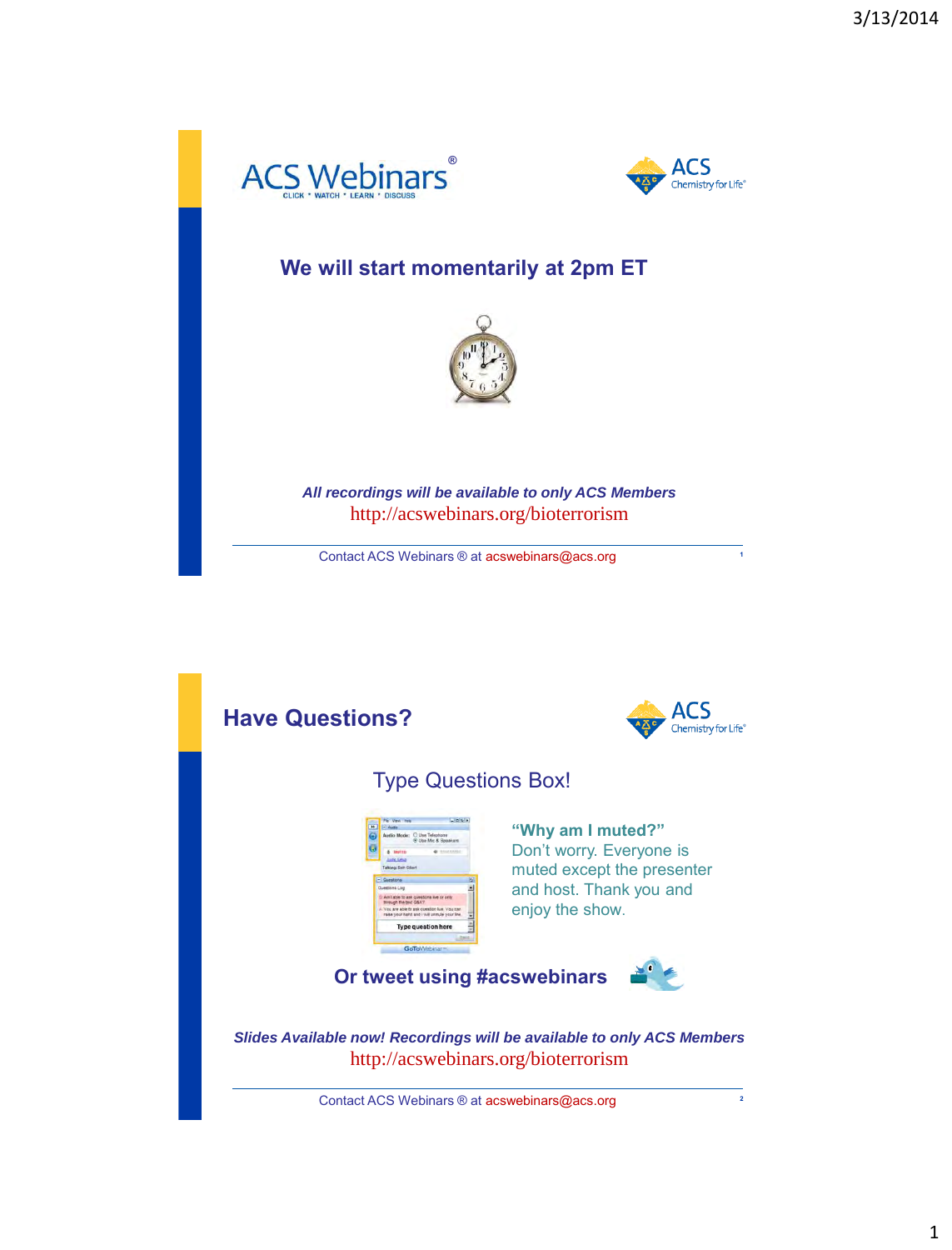



If you enjoy ACS Webinars every Thursday… please support the program!



## **www.join.acs.org**

Find the many benefits of ACS membership!

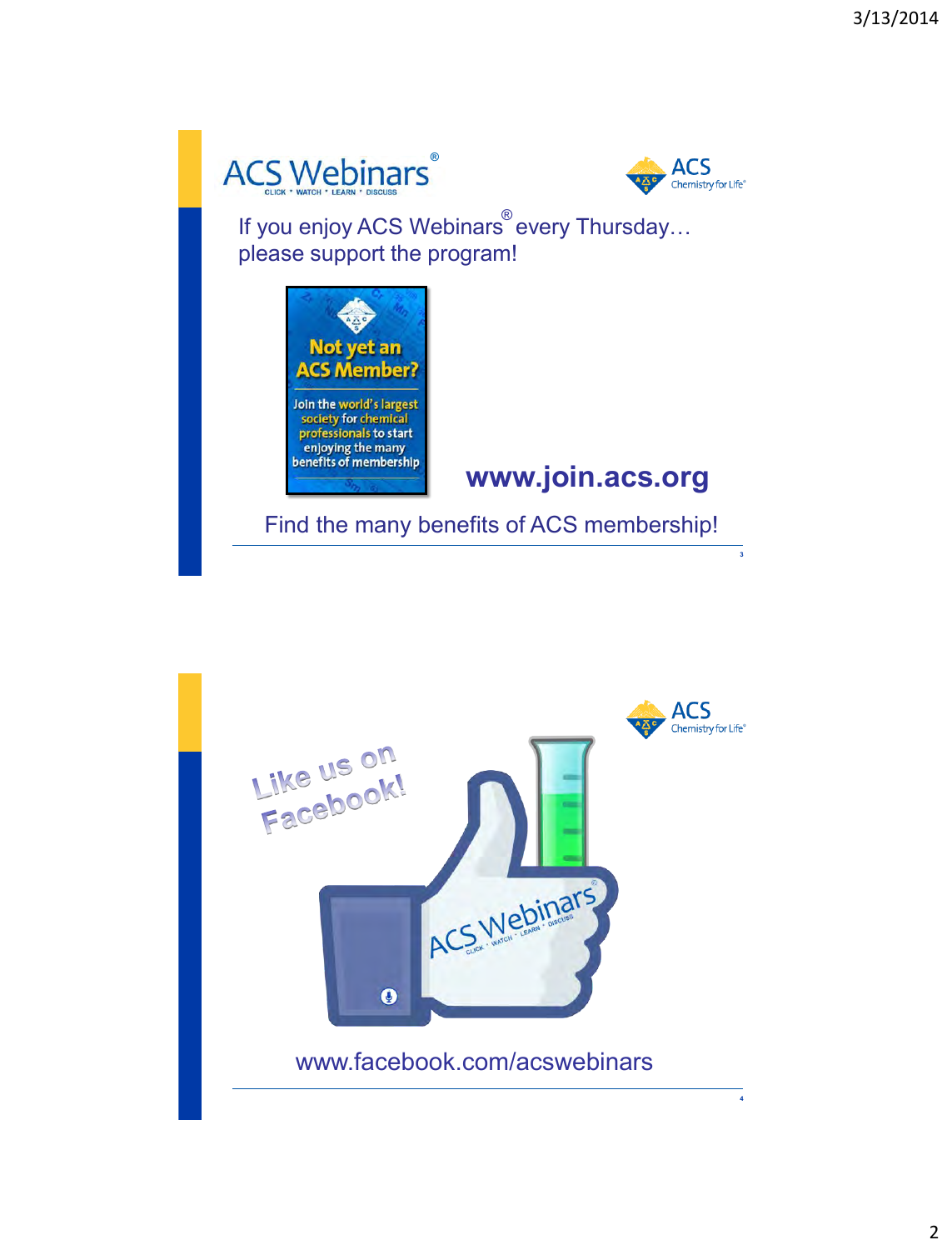



"**ACS Webinars** are always entertaining and provide **mental floss** after a long week on the job."

**Fan of the Week** Deborah Burgin, Ph.D. Toxicologist Agency for Toxic Substances and Disease Registry



Be a featured fan on an upcoming webinar! Write to us @ **[acswebinars@acs.org](mailto:acswebinars@acs.org) <sup>5</sup>**



**6**

# **Q: "Hungry for a brain snack?"**

A: ACS **WEBINETS** on You Tube

"ACS Webinets<sup>"</sup> are 2 minute segments that **bring you valuable snippets from some of our most popular full length ACS Webinars " ®**

 $\mathbf{See}$  all of our ACS Webinets<sup>™</sup> on YouTube at **http://bit.ly/acswebinets**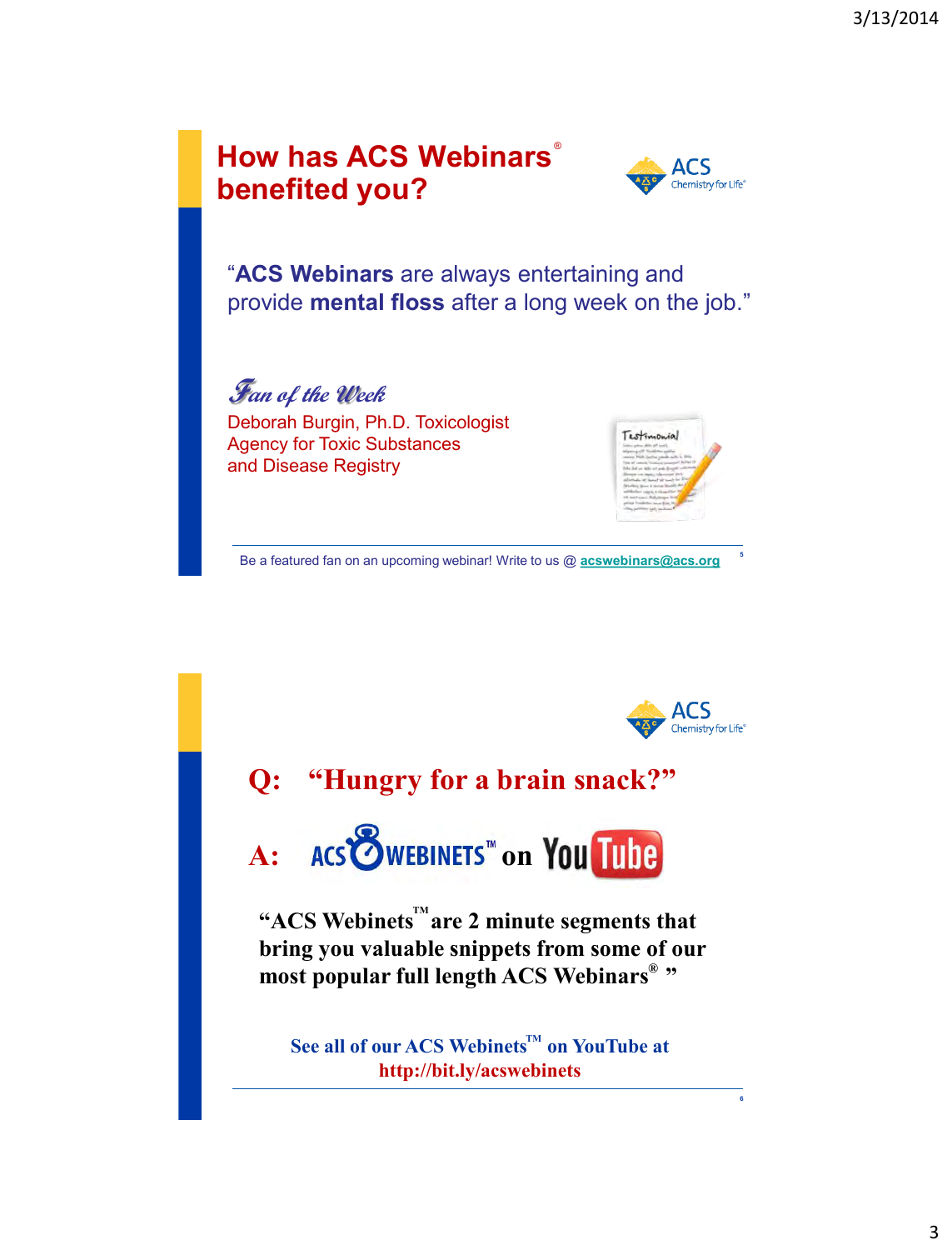# **ACS Webinars**



Beginning in 2014 all recordings of ACS Webinars will be available only to current ACS members.

We appreciate your patience while we work to complete the migration of past and current episodes, which we hope to have available as soon as possible.

Live weekly ACS Webinars will continue to be available to the general public.

Contact ACS Webinars ® at acswebinars@acs.org

#### **Upcoming ACS Webinars** ® *www.acs.org/acswebinars.*



**7**

#### **Can't make the National Meeting in Dallas…your in luck!**



Monday and Tuesday, March 17-18, 2014

**"Exclusive Access** to Experts from the ACS National Meeting"

**Monday @ 2pm ET:** The Chemistry of Solar Energy: Materials for Conversion of Light to Electricity

**Monday @ 5pm ET:** The Kavli Foundation Emerging Leader in Chemistry Lecture with Dr. Emily Weiss

**Monday @ 6pm ET:** The Fred Kavli Foundation Innovations in Chemistry Lecture with Dr. John A. Rodgers

**Tuesday @ 2:00 pm ET:** Curiosity Driven Research vs. Profit Driven Research with Dr. Emily A Weiss & Dr. Florian **Schattenmann** 

Contact ACS Webinars ® at acswebinars@acs.org

**8**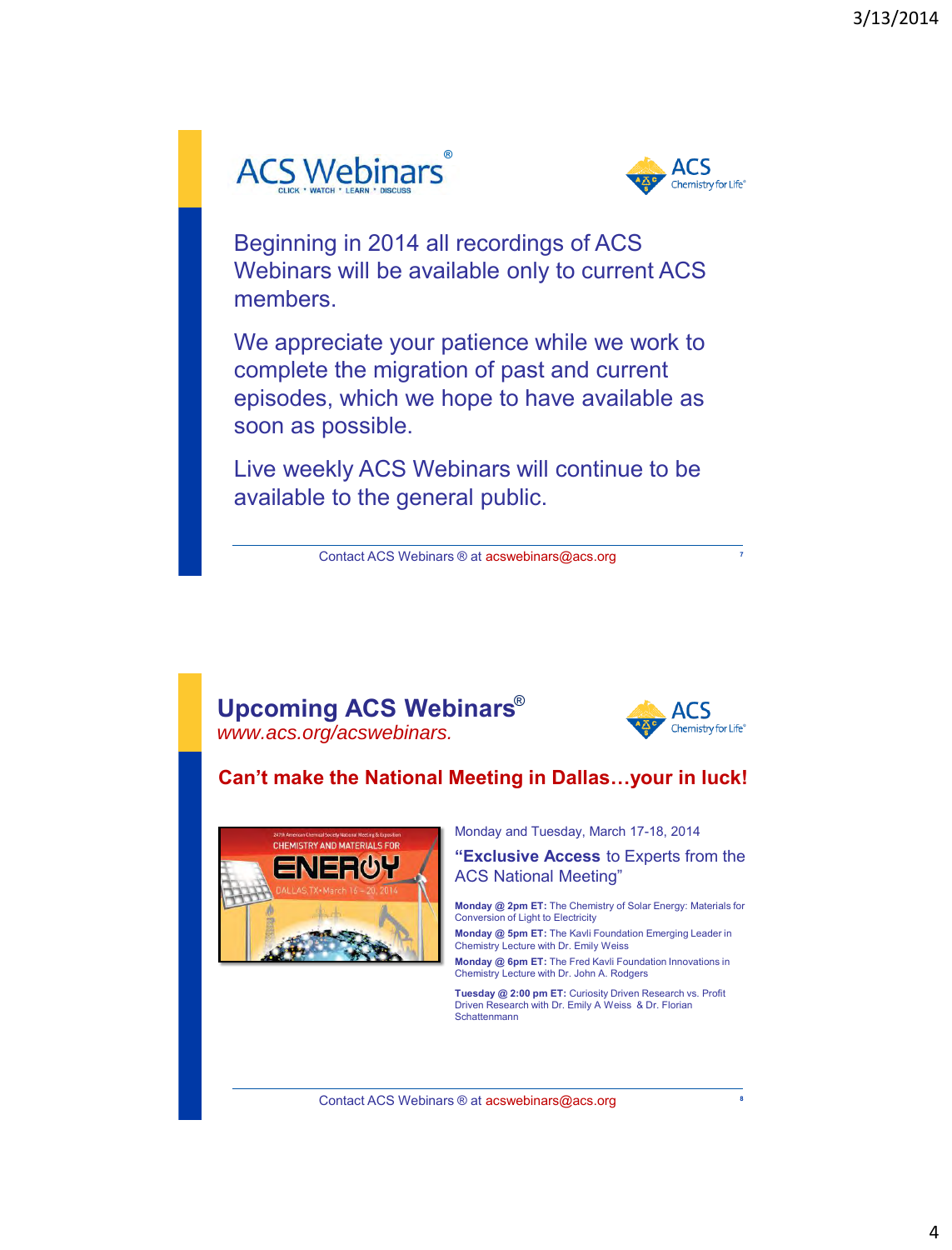



## **Acknowledgement:**



The 2014 ACS Fellows Series is co-produced by ACS Fellows Program Next in the ACS Fellows Series June 12, 2014 @ 2pm ET

Contact ACS Webinars ® at **[acswebinars@acs.org](mailto:acswebinars@acs.org)**

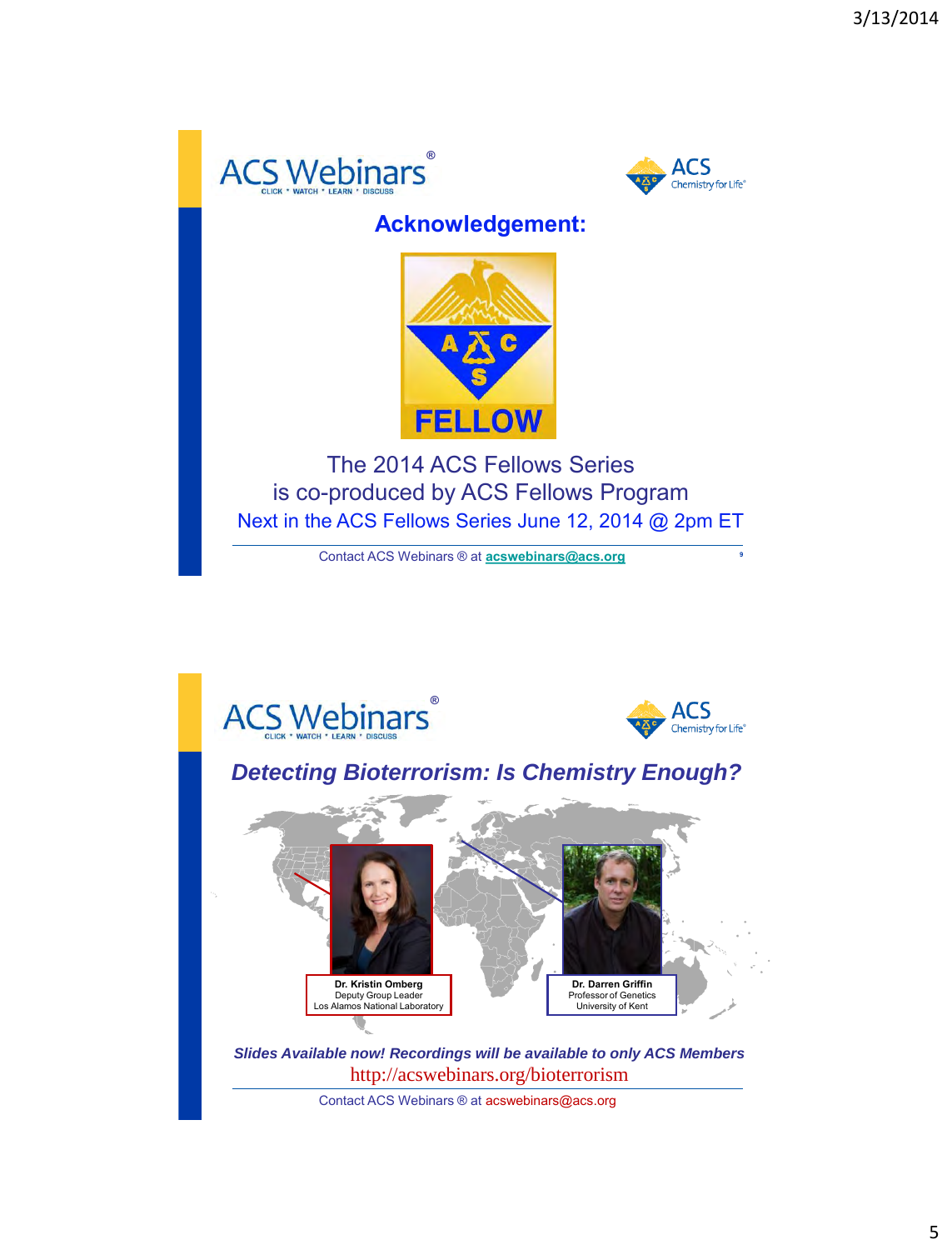



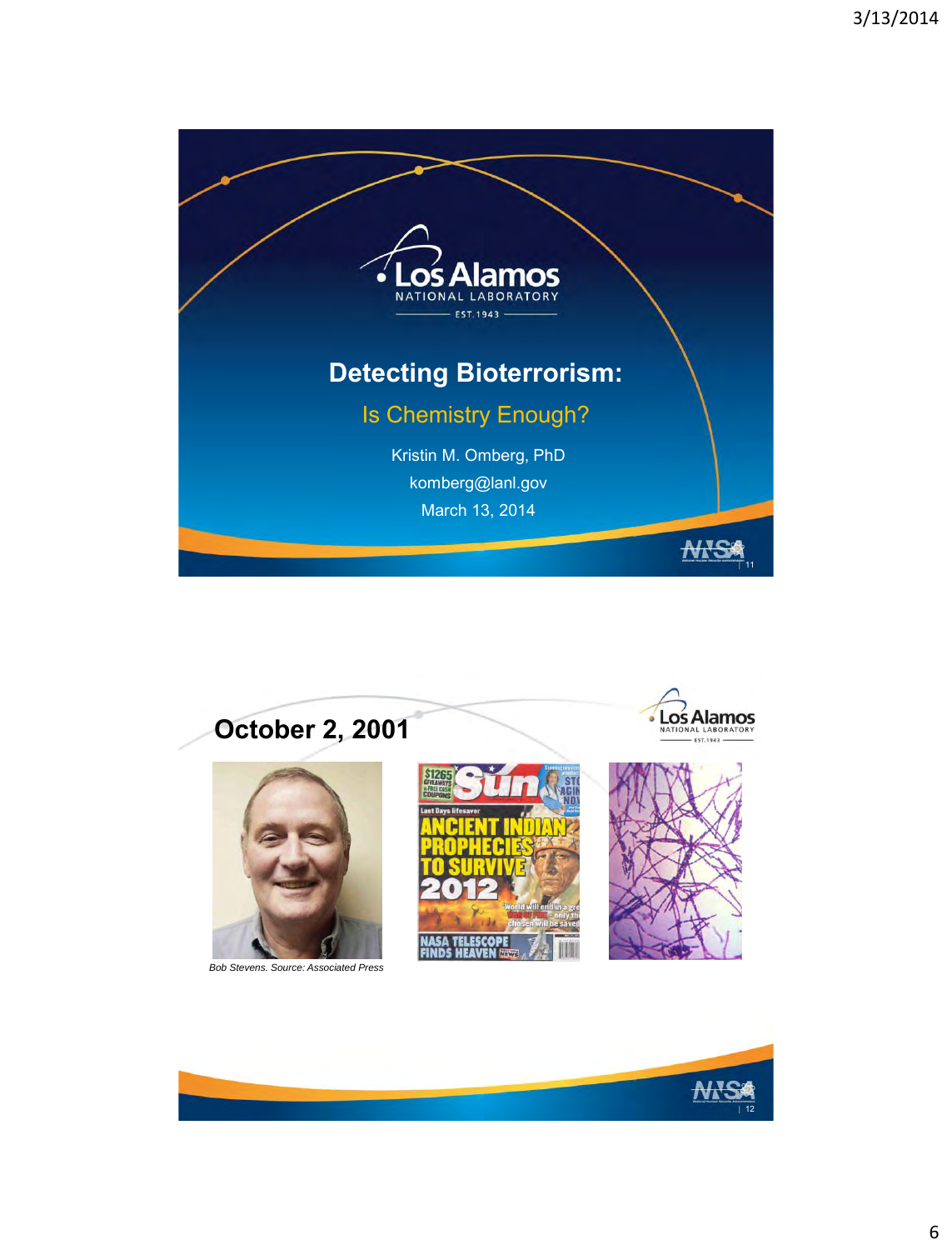| <b>Total</b>    | <b>State</b>            | Year (# Cases)                                    | <b>Comments</b>                |
|-----------------|-------------------------|---------------------------------------------------|--------------------------------|
| 14 <sup>1</sup> | New Hampshire           | 1978 (2); 1966 (2);<br>1966 (1); 1957 (9)         | Textile mills                  |
|                 | $\geq 9$ North Carolina | 1987 (1); 1978 (2);<br>1956 ( $\geq$ 5); 1953 (1) | Textile mills                  |
|                 | 5 South Carolina        | 1974 (1); 1960 (4)                                | Textile mills                  |
|                 | 5 Texas                 | 1959(5)                                           | Animal outbreak                |
| 4               | New Jersey              | 1975 (3); 1959 (1)                                | Gelatin plant; animal outbreak |
|                 | 2 California            | 1976 (1); 1968 (1)                                | Wool; animal outbreak          |
|                 | 2 Louisiana             | 1971(2)                                           | 588 animal cases               |
|                 | 2 Pennsylvania          | 1961 (1); 1957 (1)                                | Textile mill, tannery          |
| 1               | Florida                 | 1974 (1)                                          | Imported goatskin              |
| 1               | North Dakota            | 2000(1)                                           | Animal outbreak                |
| 1               | Ohio                    | 1964(1)                                           | Goat hair                      |
| 1               | Oklahoma                | 1957 (1)                                          | Animal outbreak                |

## Human anthrax in the US, 1950-2000. Los Alamos

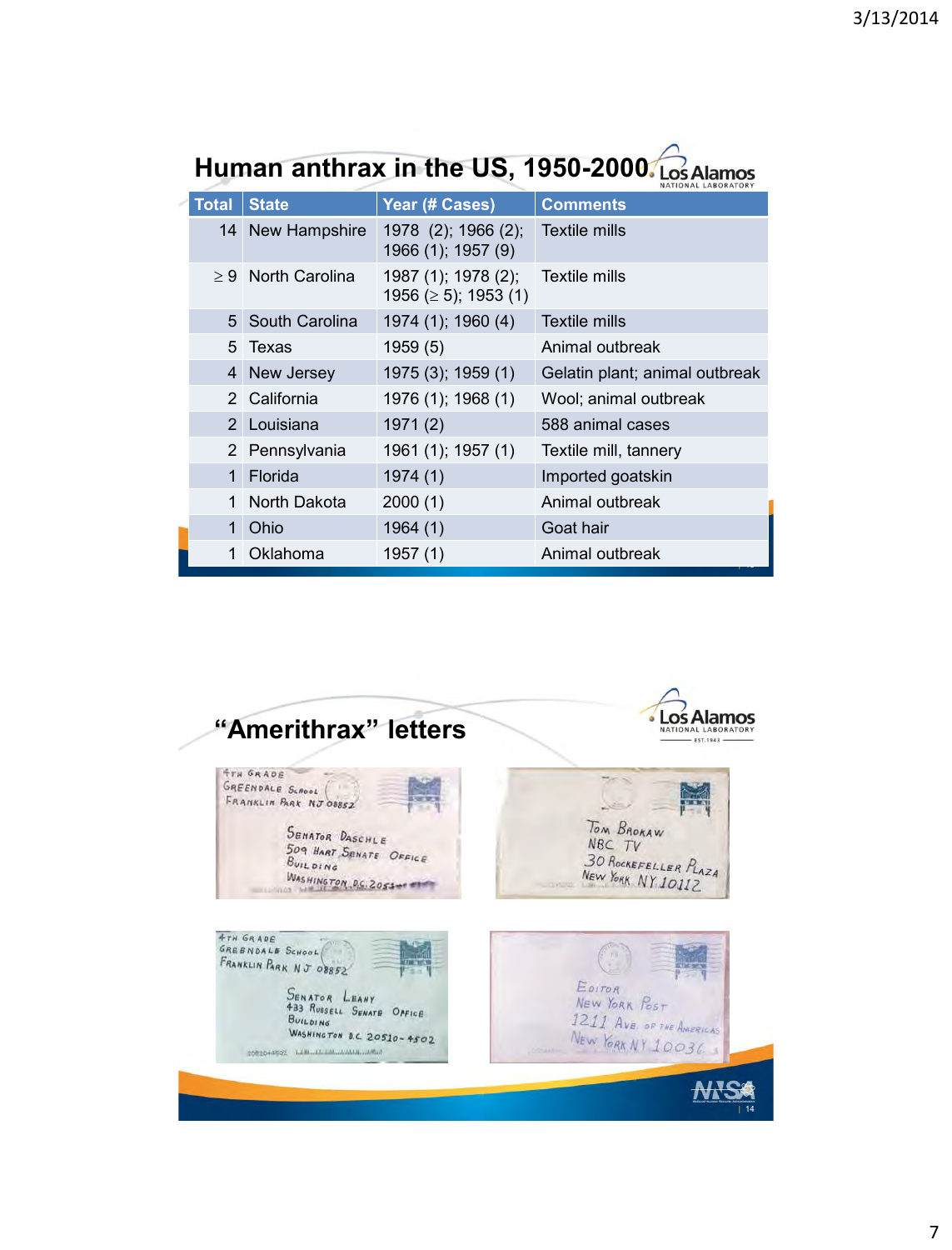





## **When will the next biological attack occur?**

- Within the next 5 years
- Within the next 10 years
- More than 15 years from now
- Never; this is much ado about nothing

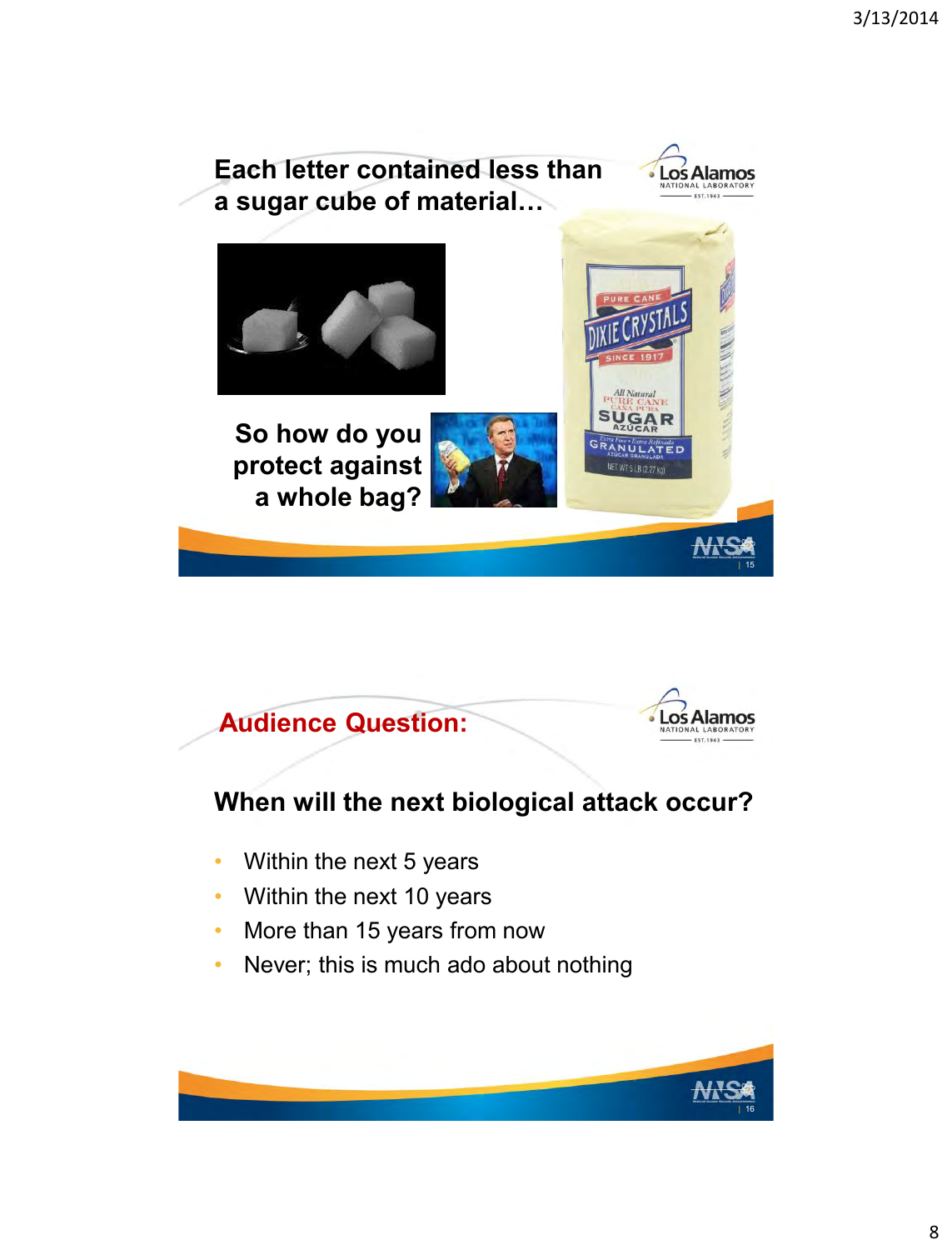

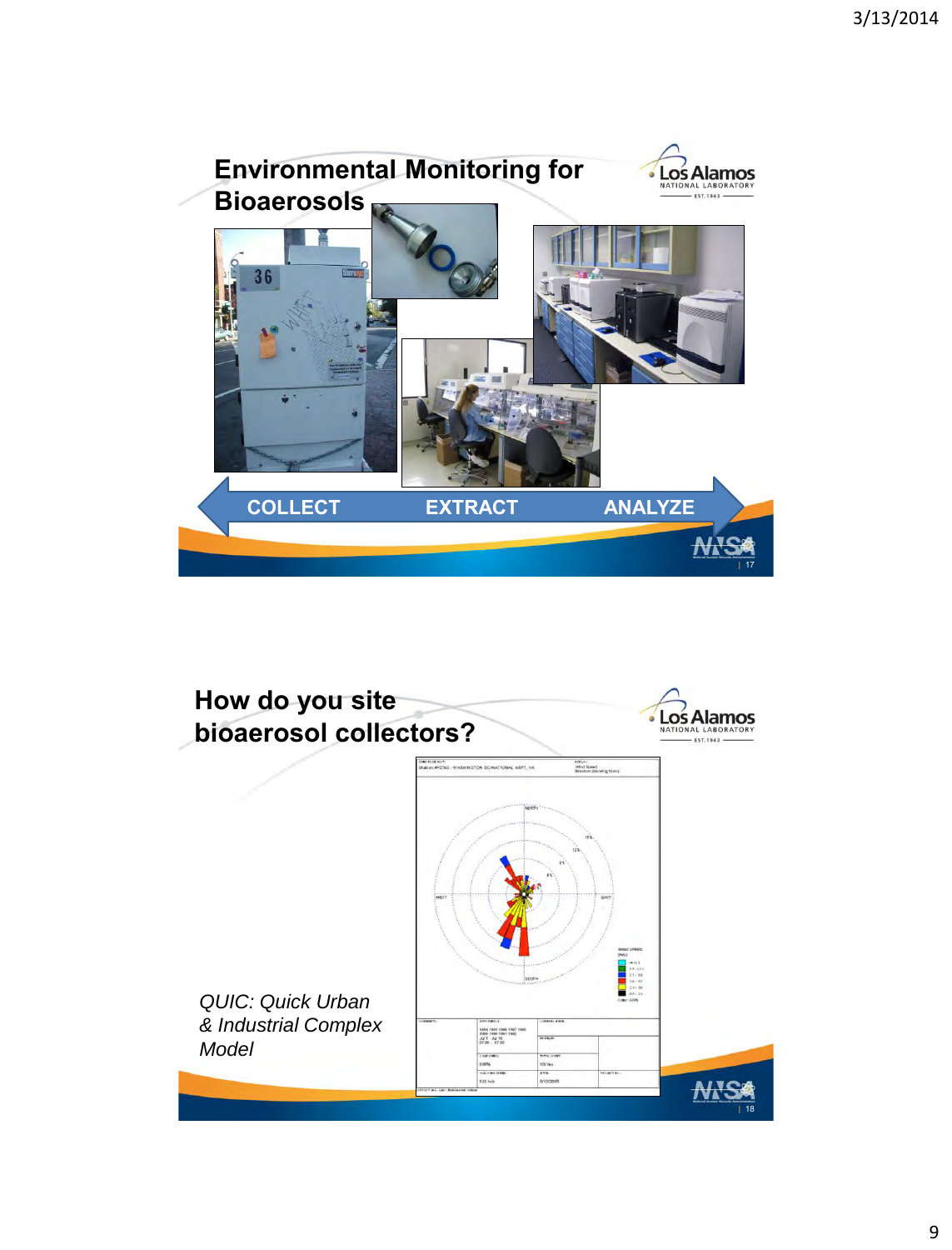

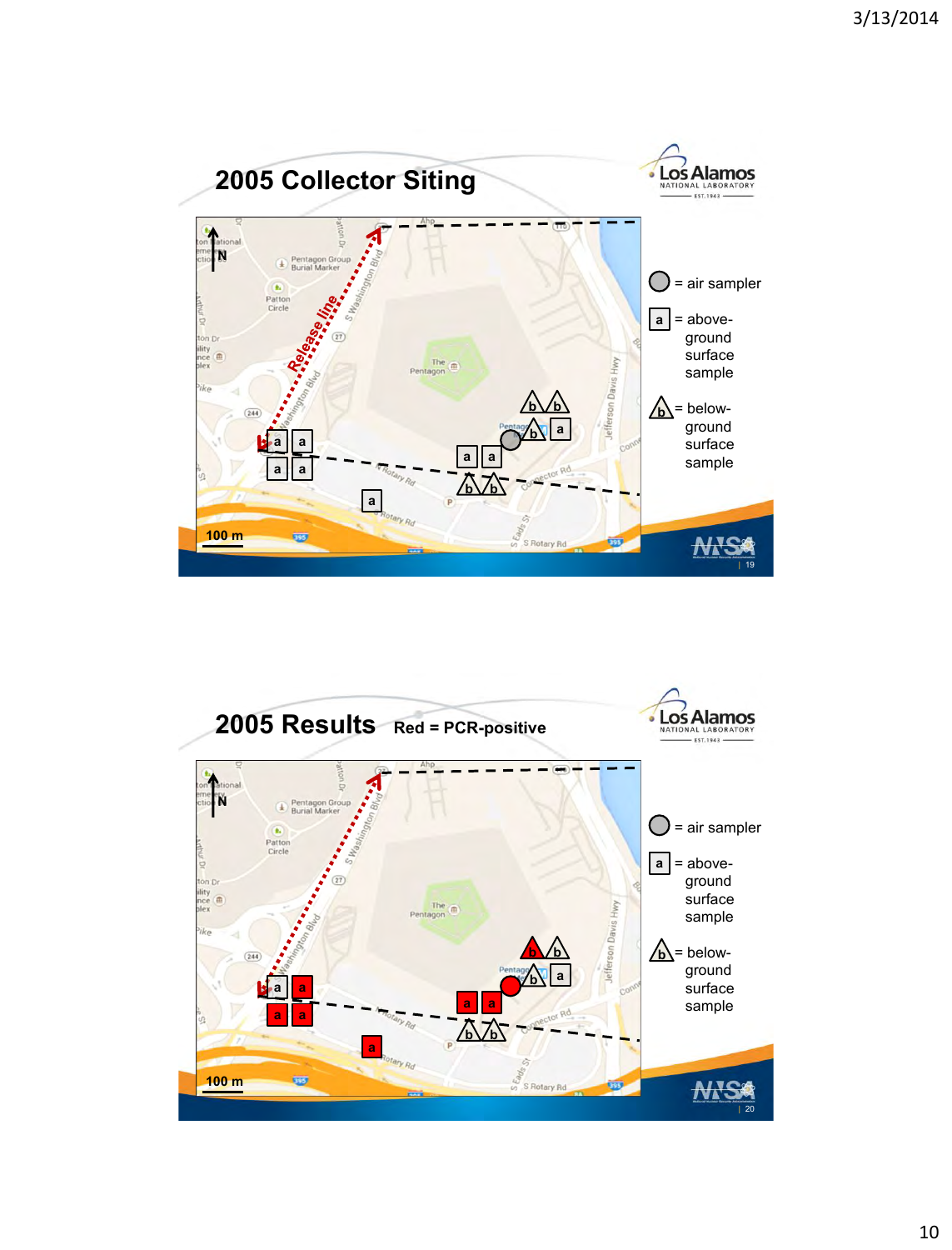

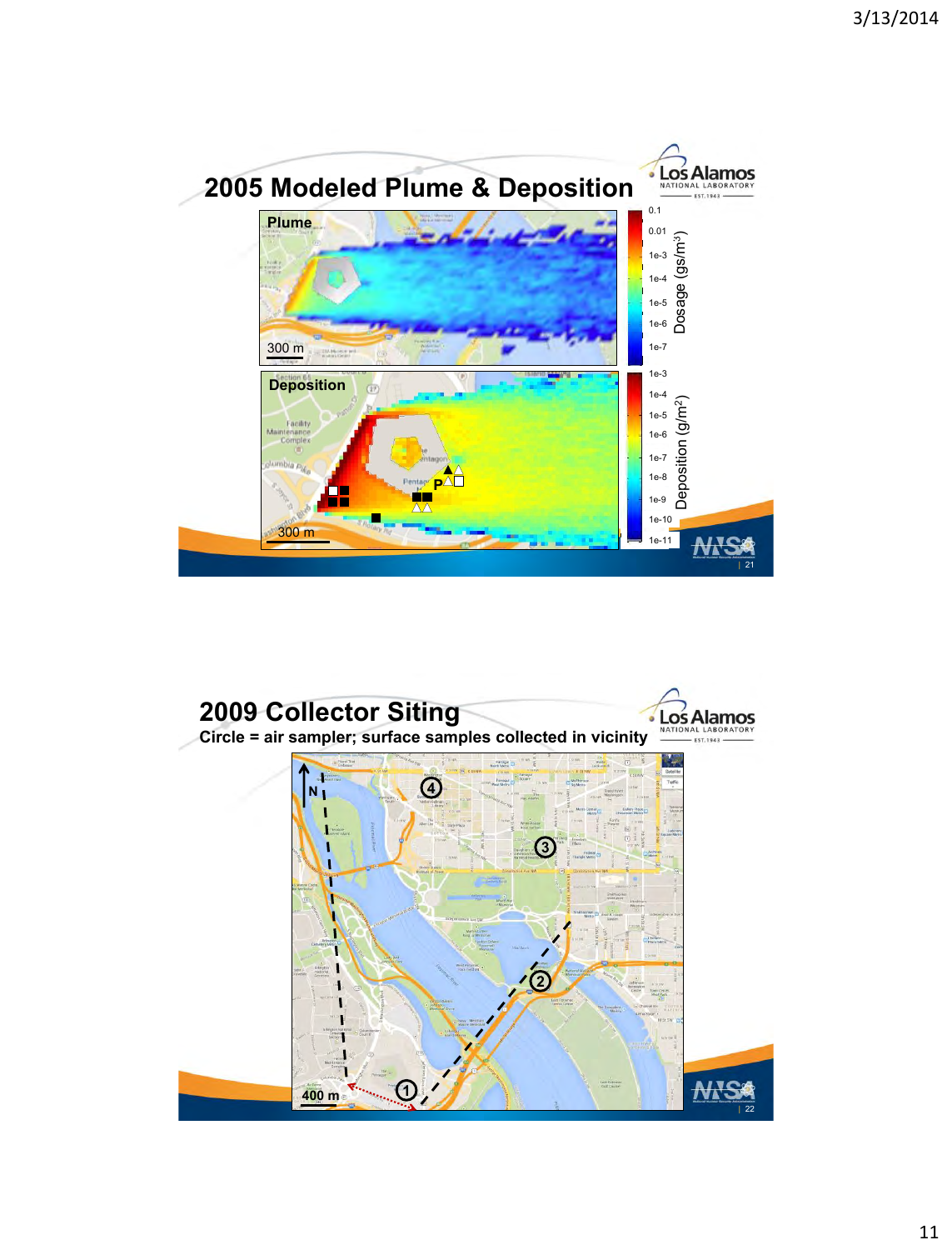

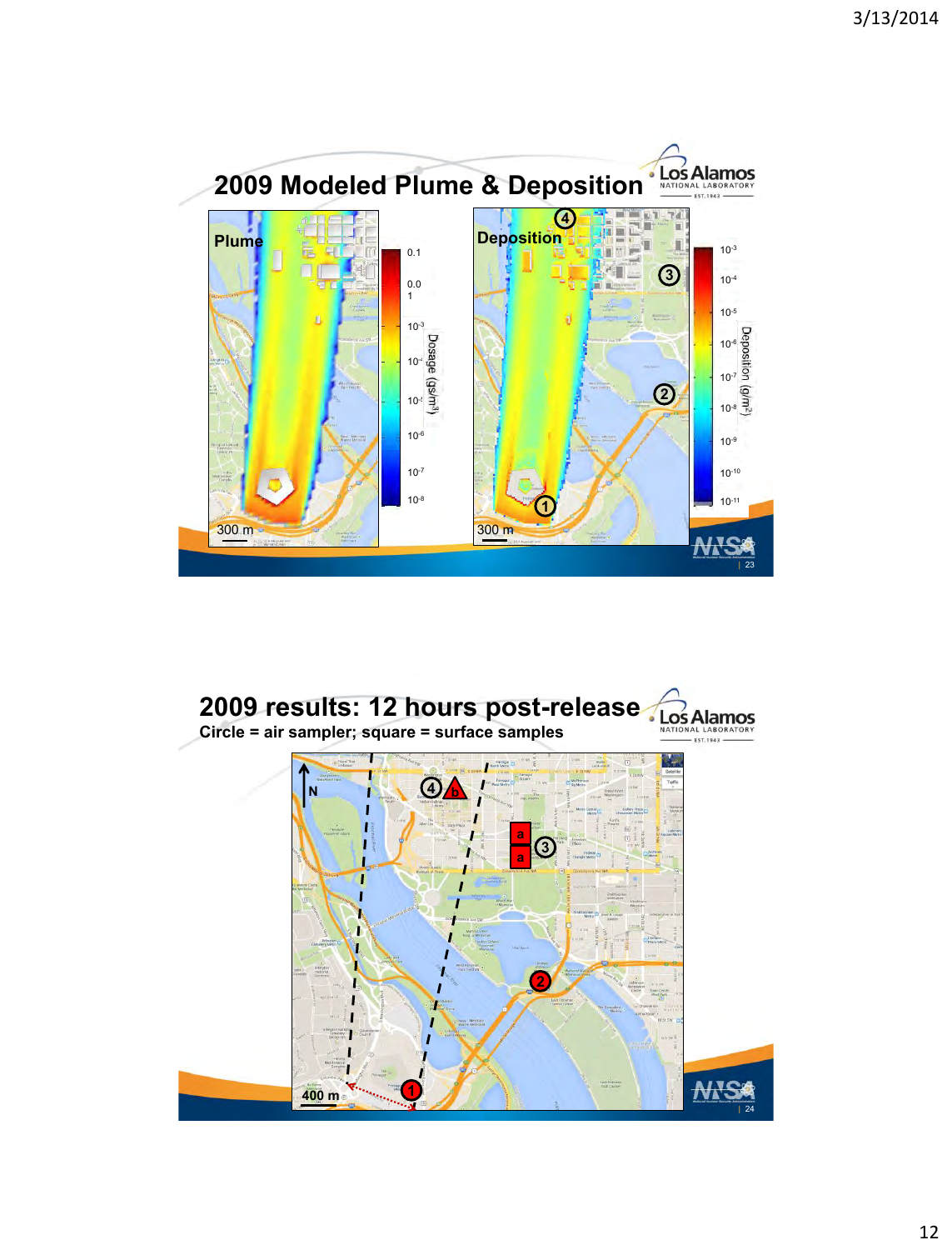

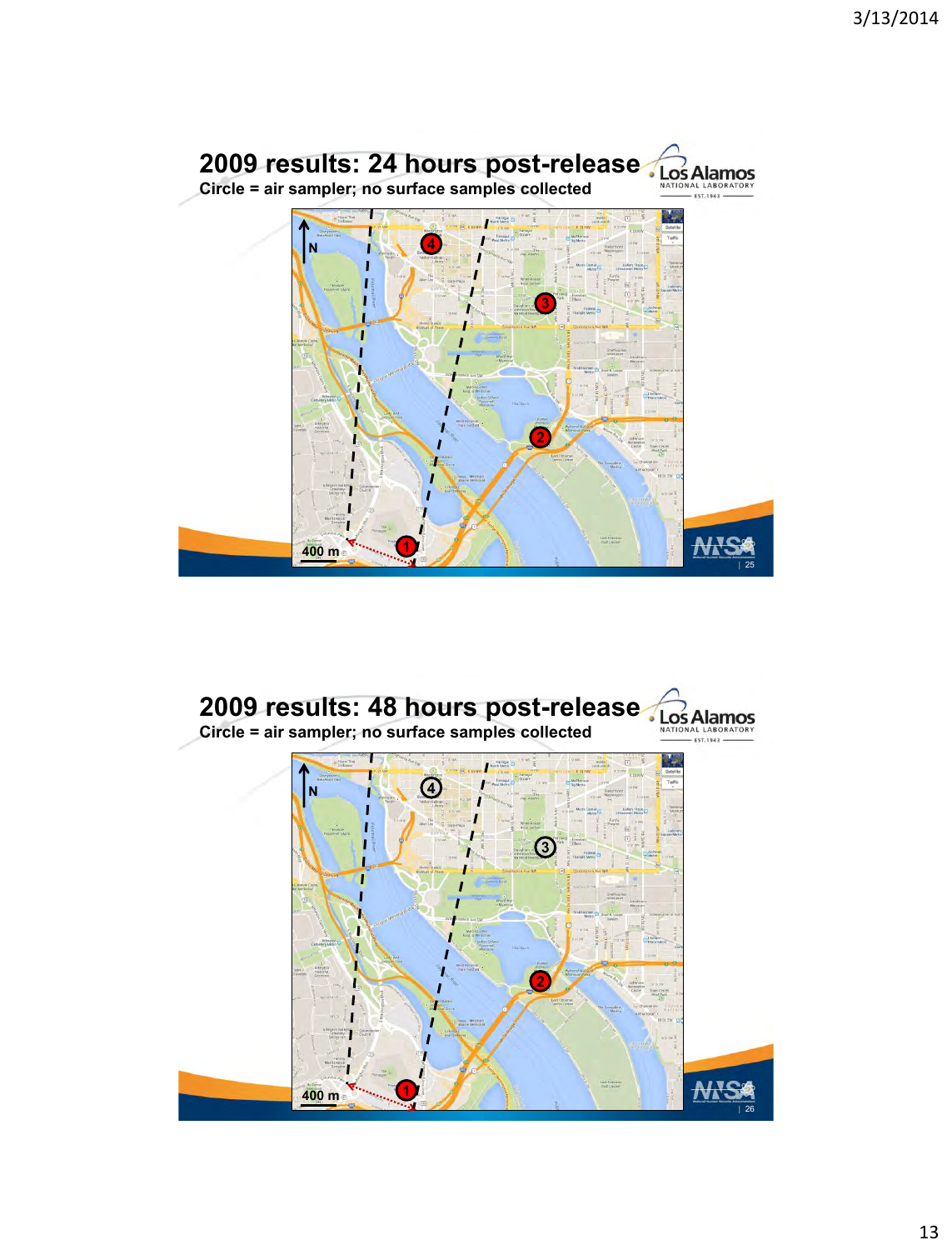



Do biological agents in the environment behave like other particles?

- Yes; one soil-bound particle is like any other
- No; bioagents behave differently

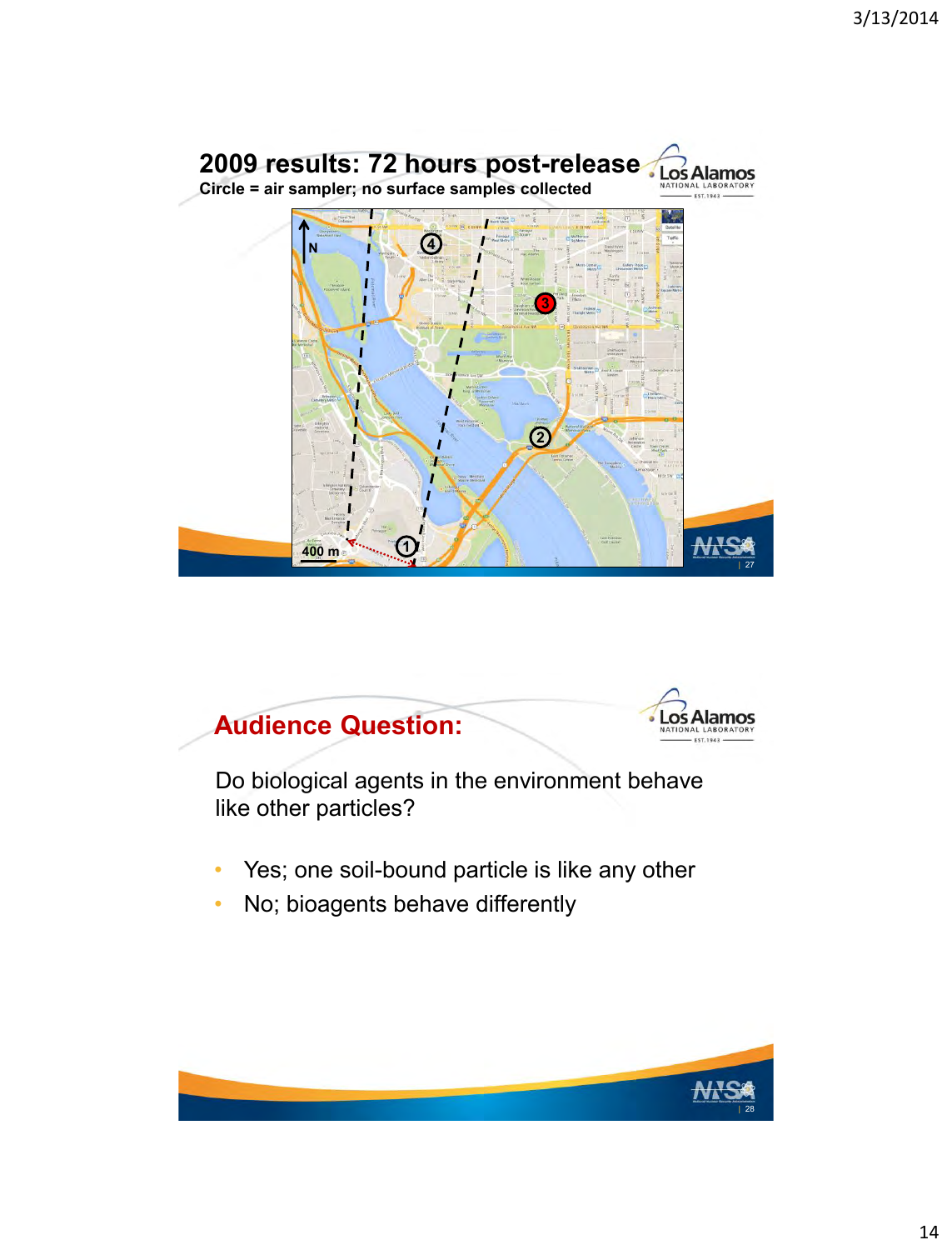

## **But does DNA in the air mean people are infected?**



- If only means there's DNA in the air
- **Current systems often can't confirm viability**
- No rapid techniques to confirm human exposure
- A recent USGS study found *B. anthracis* in 5% of soil samples collected on a north-south transect between Manitoba, Canada and Texas

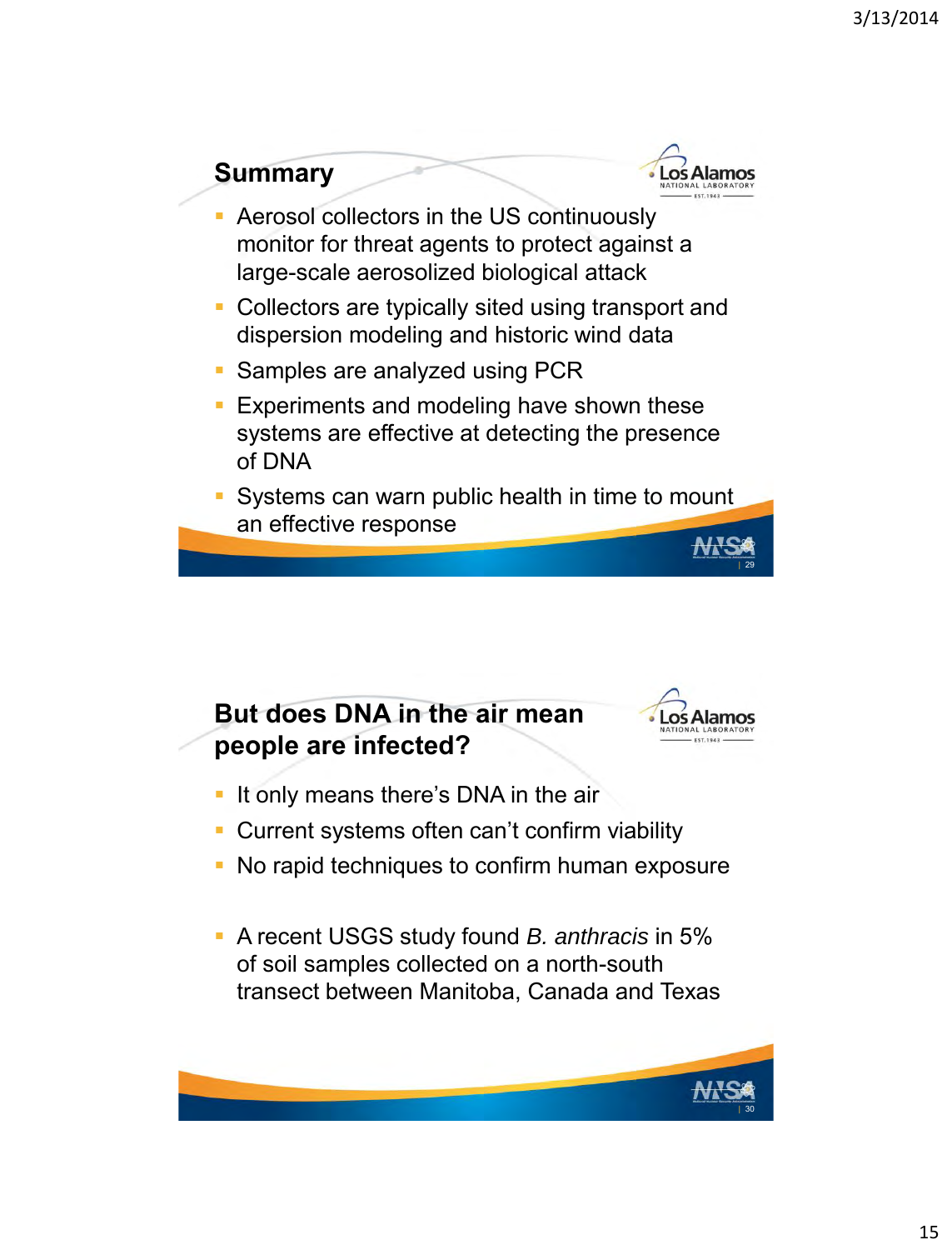| 31



**If you were a public health official and** *B. anthracis* **DNA was found in the air in your city, what would you do?**

- Nothing; it was probably from naturally occurring bacteria
- Wait for more information; if it's really a problem, someone will show up sick soon
- Panic! Evacuate and/or begin mass prophylaxis with antibiotics or vaccines

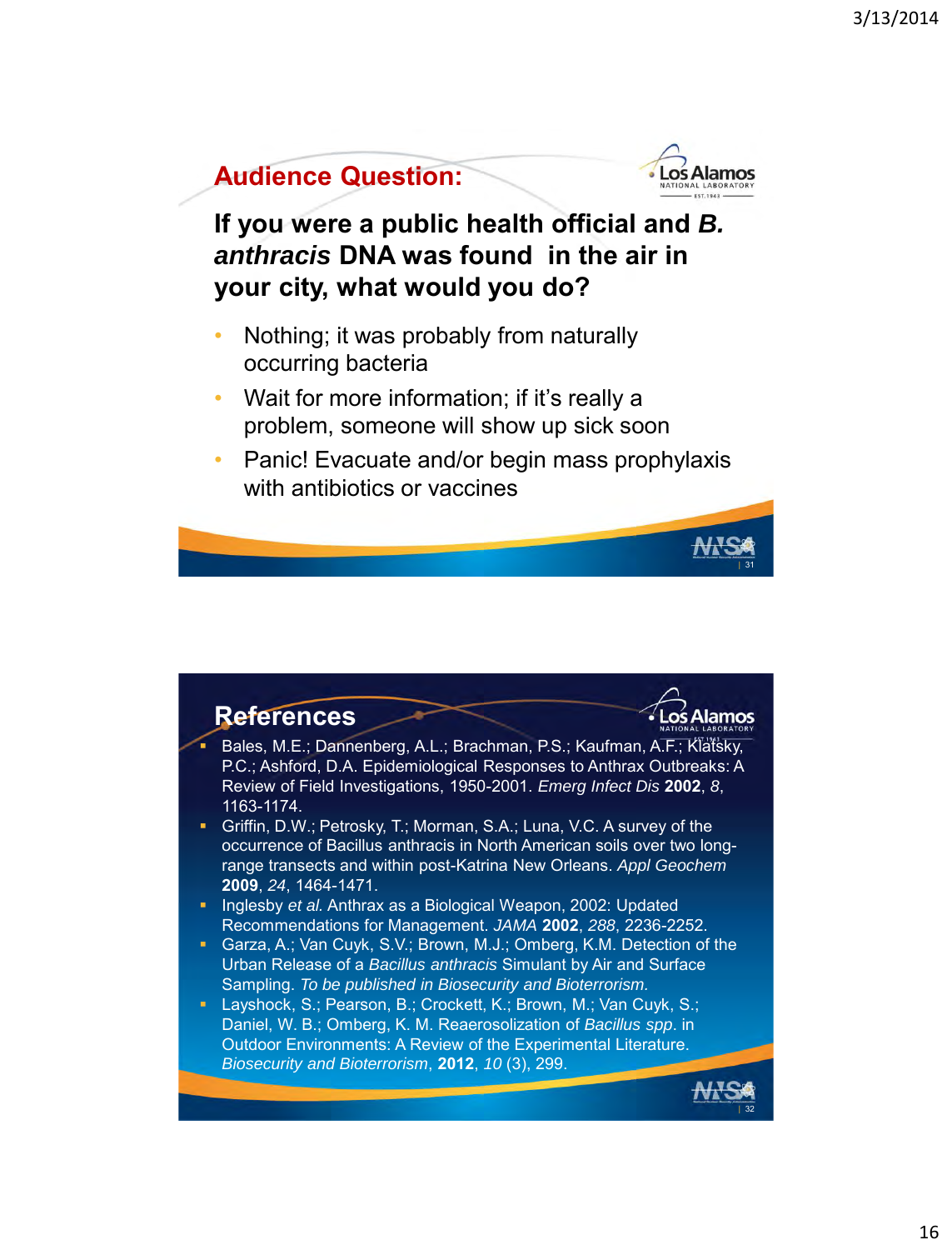

## **How has ACS Webinars**  ®**benefited you?**



"**ACS Webinars** are always entertaining and provide **mental floss** after a long week on the job."

**Fan of the Week** Deborah Burgin, Ph.D. Toxicologist Agency for Toxic Substances and Disease Registry



Be a featured fan on an upcoming webinar! Write to us @ **[acswebinars@acs.org](mailto:acswebinars@acs.org) <sup>34</sup>**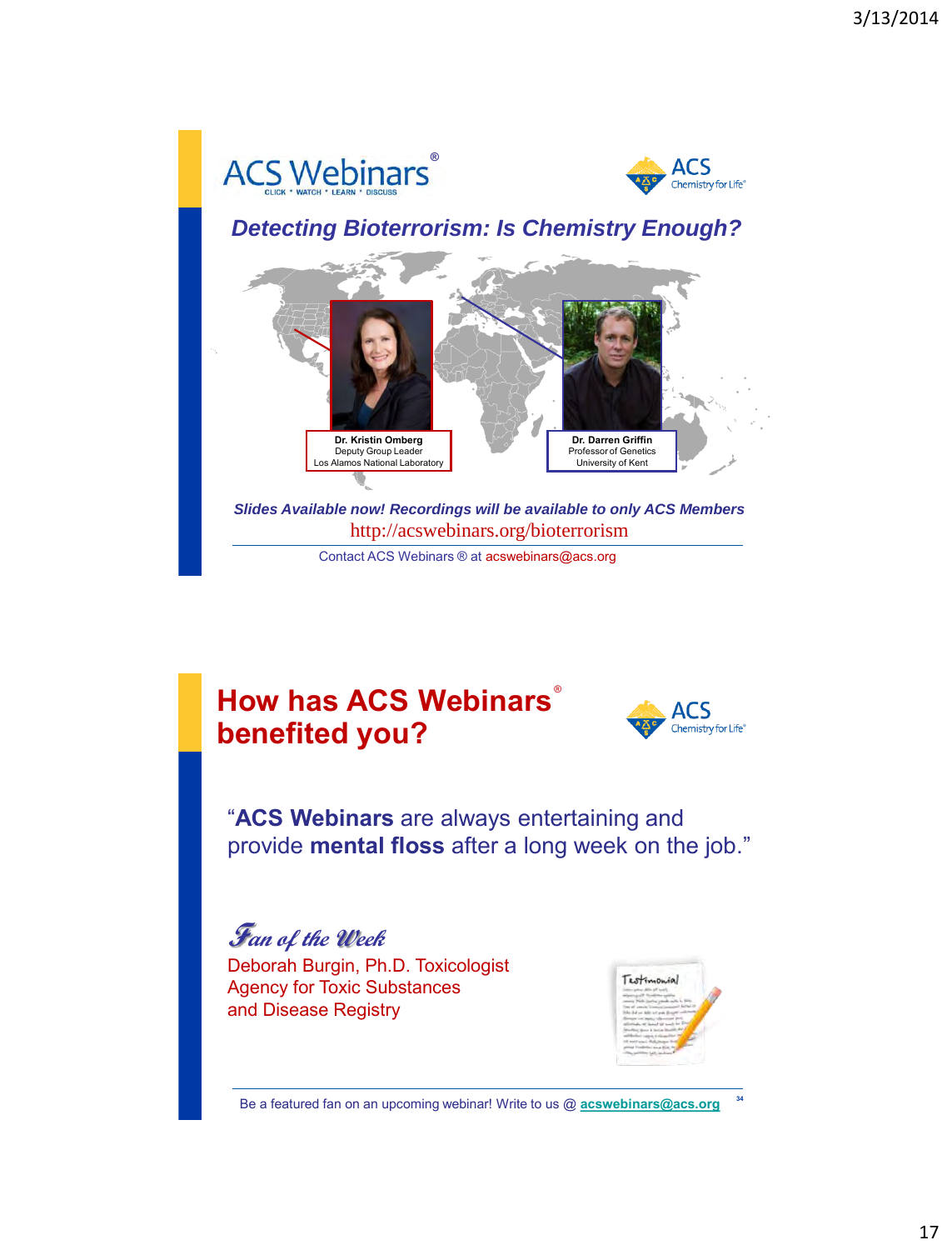#### **Upcoming ACS Webinars** ® *www.acs.org/acswebinars.*



**35**

#### **Can't make the National Meeting in Dallas…your in luck!**



Monday and Tuesday, March 17-18, 2014

**"Exclusive Access** to Experts from the ACS National Meeting"

**Monday @ 2pm ET:** The Chemistry of Solar Energy: Materials for Conversion of Light to Electricity

**Monday @ 5pm ET:** The Kavli Foundation Emerging Leader in Chemistry Lecture with Dr. Emily Weiss

**Monday @ 6pm ET:** The Fred Kavli Foundation Innovations in Chemistry Lecture with Dr. John A. Rodgers

**Tuesday @ 2:00 pm ET:** Curiosity Driven Research vs. Profit Driven Research with Dr. Emily A Weiss & Dr. Florian Schattenmann

Contact ACS Webinars ® at acswebinars@acs.org

**ACS Webinars** ACS Chemistry for Life® *Detecting Bioterrorism: Is Chemistry Enough?* **Dr. Kristin Omberg Dr. Darren Griffin** Professor of Genetics Deputy Group Leader Los Alamos National Laboratory University of Kent*Slides Available now! Recordings will be available to only ACS Members*  http://acswebinars.org/bioterrorism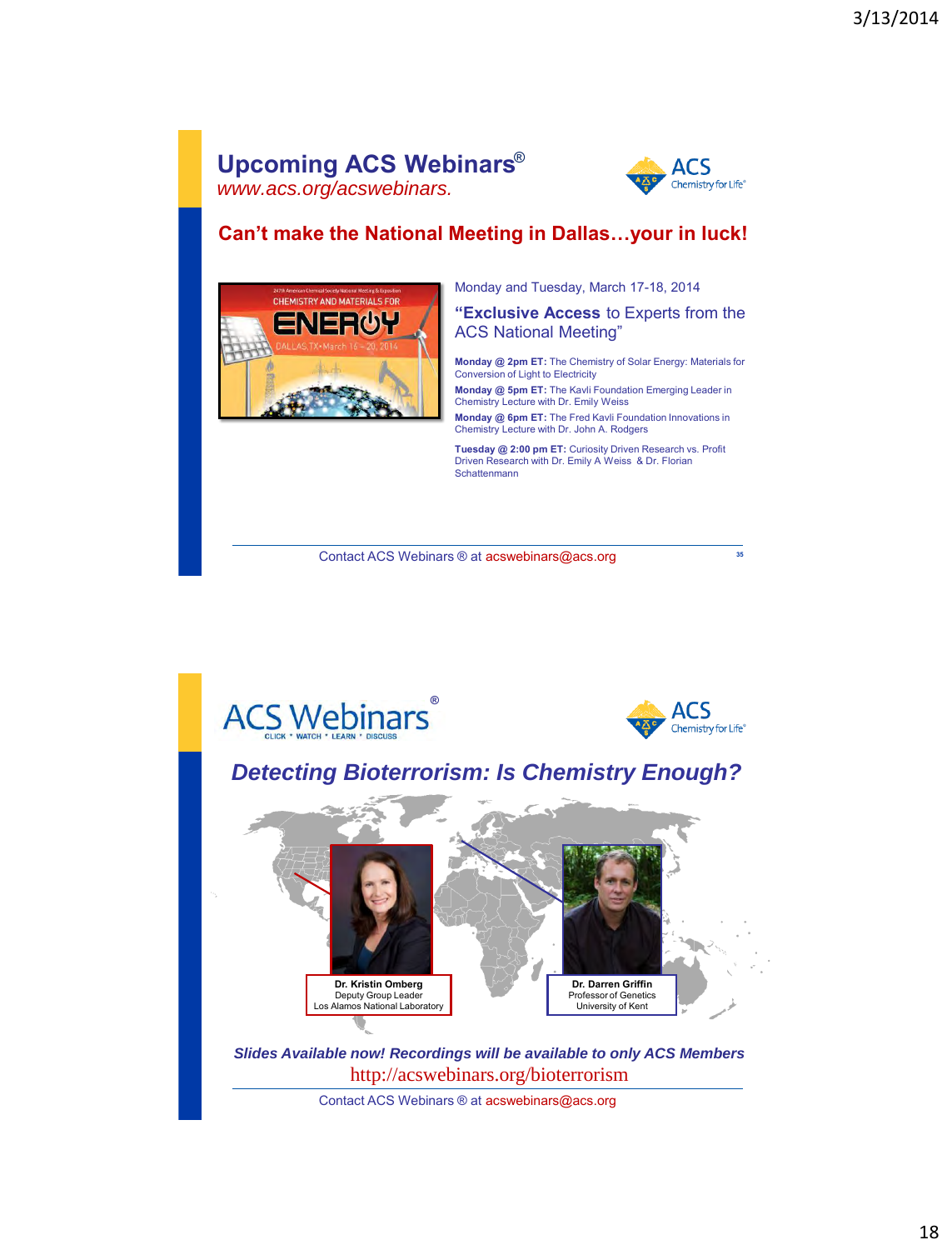



## **Acknowledgement:**



The 2014 ACS Fellows Series is co-produced by ACS Fellows Program Next in the ACS Fellows Series June 12, 2014 @ 2pm ET

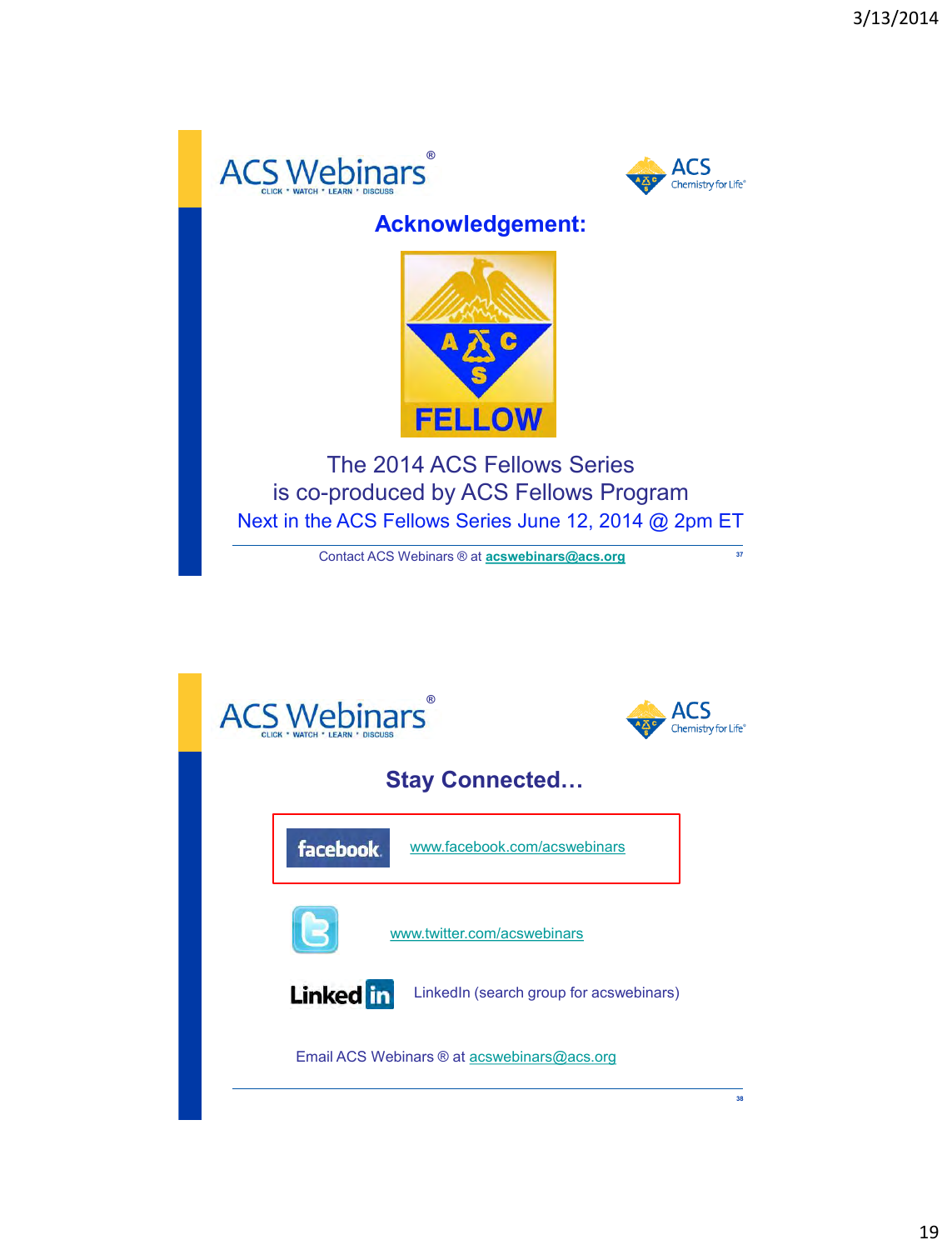



If you enjoy ACS Webinars every Thursday… please support the program!



## **www.join.acs.org**

Find the many benefits of ACS membership!





**39**

 $\mathsf{ACS}\ \mathsf{Webinars}^\circ$  does not endorse any products or services. The views expressed in this presentation are those of the presenter and do not necessarily reflect the views or policies of the American Chemical Society.